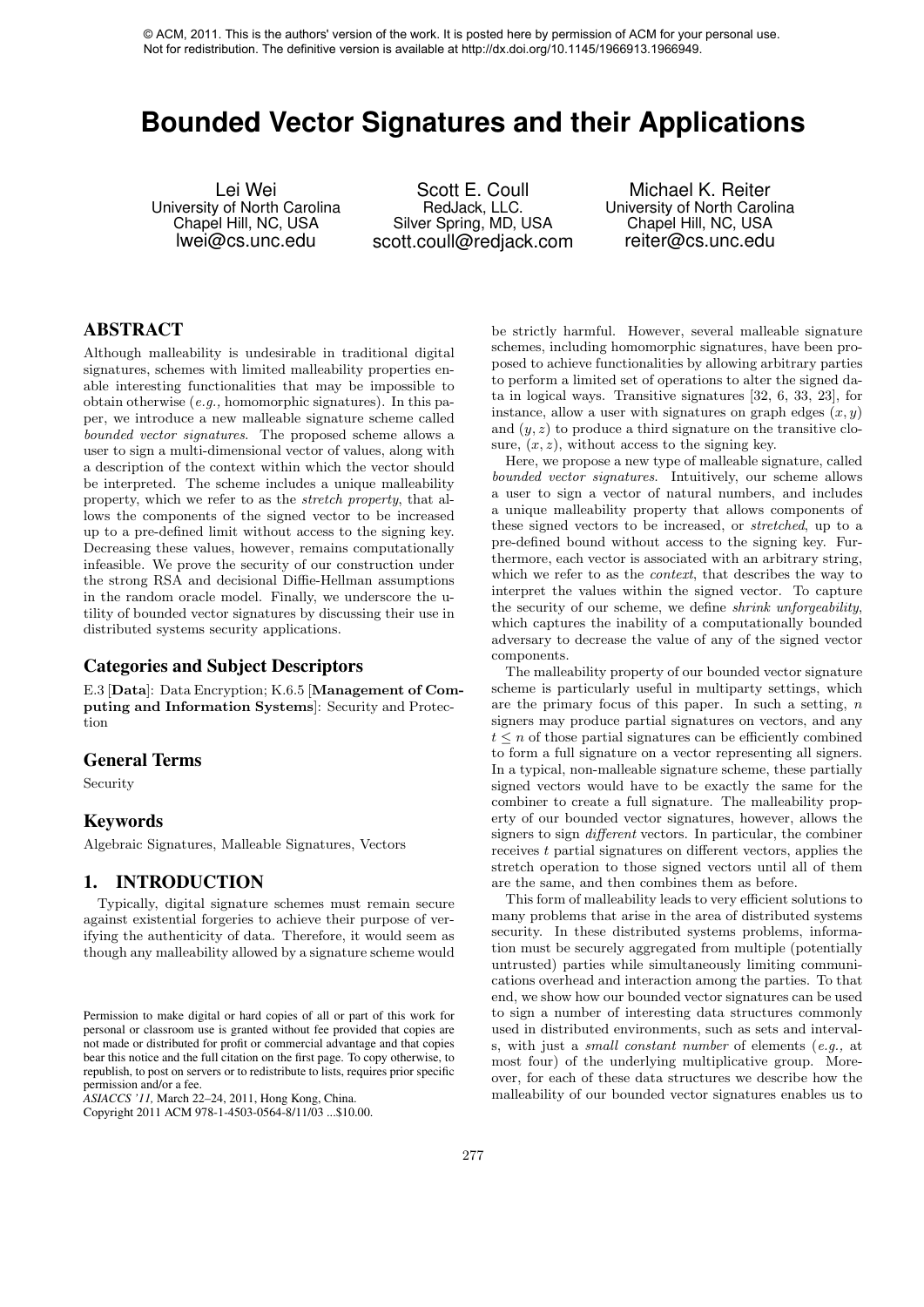*non-interactively* compute a full signature on exactly the intersection or union of given partially signed sets or intervals. We also discuss the application of these methods to distributed systems problems, including distributed cache reconciliation in content delivery networks [19, 9, 35], fault tolerant computation in sensor networks [31], and group key management [34, 42].

**Related Work** Malleable signatures, which can include homomorphic signature schemes and are sometimes referred to as algebraic signatures, were first discussed by Rivest during a series of talks at Cambridge University. The concept was later formalized by Johnson *et al.* [26], who described homomorphic signature schemes for redacted documents and set operations. Since then, new homomorphic signature schemes have been introduced, including transitive signature schemes on graphs [23, 6, 32, 33] and signatures for network coding [8, 22, 1]. Additionally, Kiltz *et al.* [28] introduced a malleable signature scheme that allows a user to append a message to a signature without requiring a signature on the appended message itself. Our bounded vector signatures, like the append-only signatures of Kiltz *et al.*, do not require a specific homomorphic property of the signature and instead rely upon a limited form of malleability. We note that the functionality allowed by our vector signatures is orthogonal to that provided by Kiltz *et al.*

The limited malleability allowed by our bounded vector signatures is achieved through an RSA-like signature construction, where the components of the vector being signed are encoded in the exponent of the signature, rather than the base. The first such construction was proposed by De Jonge and Chaum [16] in a study of several RSA signature variations. Gennaro *et al.* [21], and Hohenberger and Waters [25] have since used the construction, along with divisionintractable and chameleon hashes, to build hash-and-sign signatures without random oracles. Perhaps the most closely related construction to our own is the dynamic accumulator scheme of Camenisch and Lysyanskaya [10], where identities are encoded as random primes in the exponent of the accumulator. None of these constructions, however, were developed with the goal of malleability in the form we pursue here, nor were they developed for use in multiparty settings typical of distributed systems problems.

#### 2. PRELIMINARIES

To begin, we introduce bounded vector signatures, and define a new notion of unforgeability, called shrink unforgeability. Throughout the paper, we denote a *d*-dimensional vector of natural numbers as  $\mathbf{v} = \langle v_1, \ldots, v_d \rangle$ , where the  $k^{th}$  component is denoted as  $\mathbf{v}[k]$ . Scalar values are denoted by non-bolded variables. Furthermore, we use the symbol \$ *←* to indicate sampling uniformly at random from a set of values, and the symbol *←* to indicate the output of an algorithm.

## 2.1 Bounded Vector Signatures

A bounded vector signature scheme is a malleable signature on *d*-dimensional vectors wherein the components of the signed vector may be altered, within a predetermined bound, without access to the associated signing key. Specifically, we consider a signature on a pair  $(\mathbf{v}, c)$ , where  $\mathbf{v} \in \mathbb{N}^d$ is a *d*-dimensional vector in the natural numbers and *c* is a context (*i.e.,* a text description) within which the vector is

interpreted. As an example, **v** may represent distances in *d* independent dimensions and *c* may describe the starting point of the vector within that space. Furthermore, bounded vector signatures have a unique property that allows arbitrary parties to increase the values of any component of the signed vector up to a predefined limit without access to the signing key. For the remainder of this paper, we refer to this property as the *stretch property*.

Since we are most interested in distributed applications, we present a multiparty version of our scheme. The multiparty bounded vector signature scheme follows the typical threshold signature paradigm wherein *n* signers, which we denote as  $P_1, \ldots, P_n$ , may produce partial signatures on vector-context pairs. Any subset of  $\overrightarrow{t}$  distinct partial signatures can then be combined to produce a full signature that can be verified using a single verification key. Both the partial and full signatures in the multiparty version of our bounded vector signature scheme inherit the stretch property. Therefore, it is possible to combine partial signatures on different vectors by stretching them until they are identical, as long as their contexts are the same. In particular, the resultant vector in the full signature will be equal to (at least) the component-wise maximum from among all *t* vector signatures. For ease of exposition, we present the formal description of our scheme and its instantiation in a multiparty setting, and note that the single signer case may be trivially instantiated by setting  $n = t = 1$ .

More formally, a *bounded vector signature scheme* is defined by a tuple of algorithms  $\mathcal{BVS} =$  (KeyGen, Sign, Stretch, Combine, Verify) run by *n* signers  $P_1, \ldots, P_n$ . The inputoutput specifications of these algorithms are as follows:

KeyGen( $1^{\kappa}$ , *t*, *n*,  $\hat{\mathbf{v}}$ ): The key generation function takes as input a security parameter  $1^{\kappa}$ , the threshold number *t* of partial signatures necessary to form a final signature, the number of signers *n*, and a *d*-dimensional vector  $\hat{\mathbf{v}}$  containing the maximum value (*i.e.,* bound) for each dimension. The algorithm outputs signing keys  $sk_1, \ldots, sk_n$  for each of the signers  $P_1, \ldots, P_n$ , and a single verification key *pk* used to verify the final signatures.

 $Sign(sk_i, (v, c))$ : The signing algorithm takes in a signing key  $sk_i$ , along with a vector-context pair  $(\mathbf{v}, c)$ , where  $0 \leq$  $\mathbf{v}[k] \leq \hat{\mathbf{v}}[k]$  for each dimension *k*. The context describes how the verifier should interpret the signed value, such as the starting point of the vector. The signing algorithm outputs a partial signature on vector **v** associated with context *c* for signer  $P_i$ , which we denote as  $\sigma_i$ .

Stretch( $(\sigma, \mathbf{v}, c)$ , k, a): The stretch algorithm takes a partial or full signature  $\sigma$  on vector-context pair  $(\mathbf{v}, c)$  and an amount *a* to increment the value of the  $k^{t\bar{h}}$  component. The output of the algorithm is a new (partial or full) signature  $\sigma'$  on  $(\mathbf{v}', c)$ , where  $\mathbf{v}'[k] = min(\mathbf{v}[k] + a, \hat{\mathbf{v}}[k])$ .

Combine $((\sigma_{i_1}, \mathbf{v}_{i_1}, c_{i_1}), \ldots, (\sigma_{i_t}, \mathbf{v}_{i_t}, c_{i_t}))$ : The combine algorithm takes as input a set of *t* partial signatures on vector context pairs  $(\mathbf{v}_{i_j}, c_{i_j})$  from distinct signers. These signatures must be associated with the same context *c* (*i.e.,*  $c_{i_j} = c$ , but may sign *t* different vectors. The algorithm outputs a full signature  $\sigma$  on the component-wise maximum values among the input signatures and their associated context (*i.e.*,  $(\mathbf{v}', c)$ ), where  $\mathbf{v}'[k] = max(\mathbf{v}_{i_1}[k], \ldots, \mathbf{v}_{i_t}[k])$  for all dimensions *k*.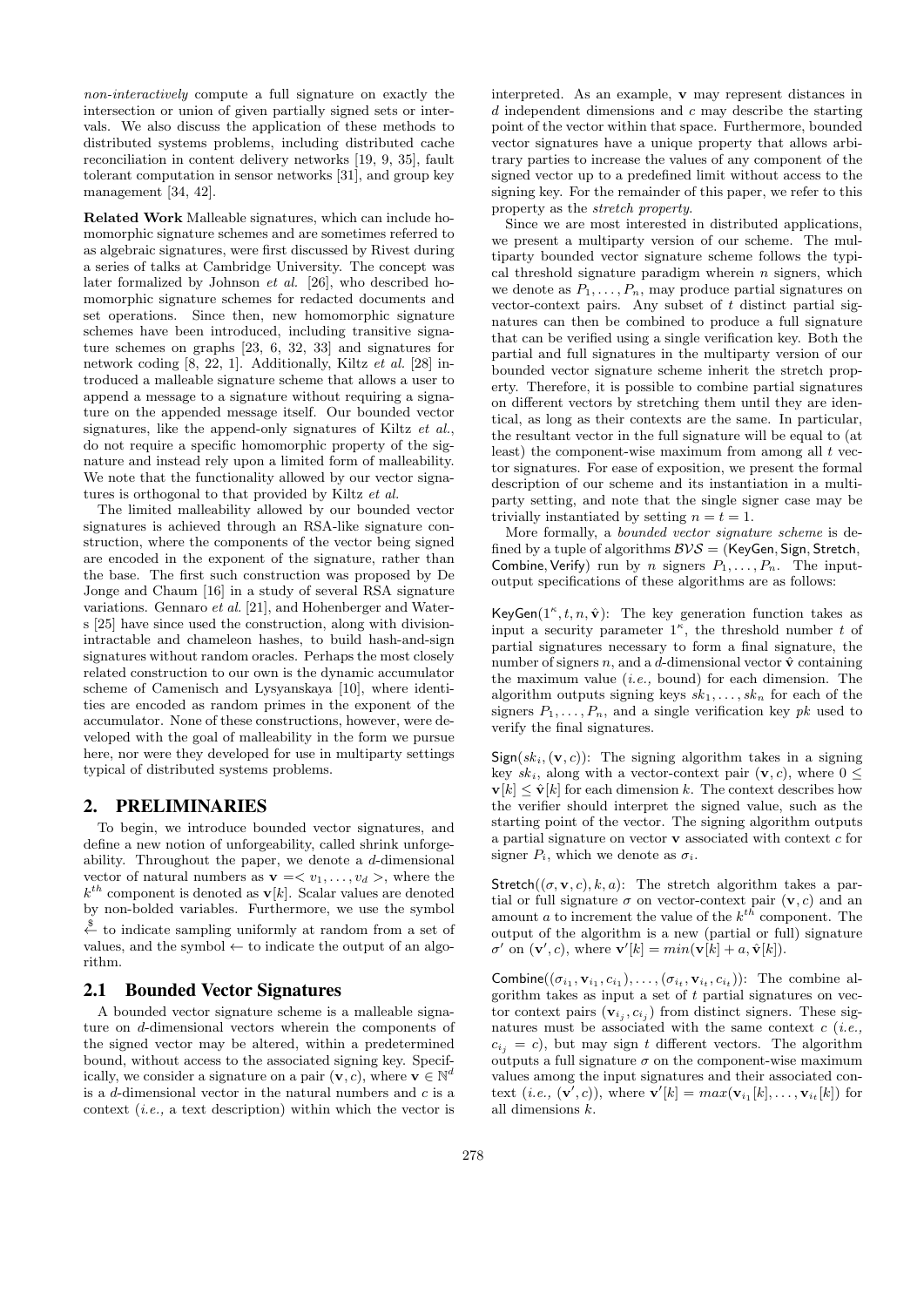Verify $(pk, \sigma, (\mathbf{v}', c'))$ : The verify algorithm takes in the verification key  $pk$ , a full signature  $\sigma$ , and a vector-context pair  $(v', c')$  that is to be verified as being signed. If the signature is valid for the vector-context pair, then the algorithm outputs 1. Otherwise, the algorithm outputs 0.

#### 2.2 Security for Bounded Vector Signatures

Due to the malleable nature of our proposed signature scheme, the traditional definition of existential unforgeability under chosen message attack does not appropriately capture its security. Instead, we propose the notion of *shrink unforgeability* under chosen message attack. This definition captures the ability of untrusted parties to *increase*, but not decrease, the values of any component of the signed vector without access to the signing key. In the multiparty setting, this restriction translates to a limitation on the values within each component of the fully signed vector output from the Combine procedure. Specifically, the adversary should not be able to produce a full signature on a vector where the value in the  $k^{th}$  dimension is less than the  $t^{th}$  smallest value in that dimension from among all partial signatures given as input to the Combine algorithm. The intuition here is simply that the adversary would have to *decrease* at least one value in order to create a full signature on a vector containing values less than the *t th* smallest in each dimension, which is disallowed by shrink unforgeability. This security notion is formalized as follows.

Definition 1 (Shrink Unforgeability). *Let BVS be a bounded vector signature scheme, and let A be an algorithm with oracle access to n signing oracles representing the signers*  $P_1, \ldots, P_n$ *. Each query*  $(\mathbf{v}, c)$  *to oracle Oracle<sub>ski</sub> returns* Sign(*ski,*(**v***, c*))*. For any context c and dimension*  $k$ *, let*  $\mathbf{v}_1^c[k], \ldots, \mathbf{v}_n^c[k]$  denote the minimum values queried *by A with context c to the n oracles, listed in nondecreasing order.* If A made queries on context c to only  $s < n$  oracles, *then we let*  $\mathbf{v}_{s+1}^c[k] = \cdots = \mathbf{v}_n^c[k] = \hat{\mathbf{v}}[k] + 1$ *. The experiment for shrink unforgeability under chosen message attack is then defined as follows:*

 $Experiment$   $\mathbf{Exp}_{\mathcal{BVS}}^{\mathsf{SU-CMA}}(\mathcal{A})$ :<br>  $(pk, sk_1, \ldots, sk_n) \leftarrow \mathsf{KeyGen}(1^{\kappa}, t, n, \hat{\mathbf{v}})$  $(\mathbf{v}', c', \sigma') \leftarrow \mathcal{A}^{\textit{Oracle}_{sk_1}, \ldots, \textit{Oracle}_{sk_n}}(pk)$ *Return 1 if*  $Verify(pk, \sigma', (\mathbf{v}', c')) = 1$  *and either: (1) A queried* (*∗, c′* ) *to less than t signing oracles, or (2) A queried* (*∗, c′* ) *to at least t signing oracles and* for some dimension  $k$ ,  $\mathbf{v}'[k] < v_t^{c'}[k]$ .

Let  $\mathbf{Adv}_{BVS}^{\mathsf{SU}\text{-}\mathsf{CMA}}(\mathcal{A}) = \mathbf{Pr}\left[\mathbf{Exp}_{BVS}^{\mathsf{SU}\text{-}\mathsf{CMA}}(\mathcal{A}) = 1\right]$ , and define  $\mathbf{Adv}_{\mathcal{BVS}}^{\mathsf{SU-CMA}}(T) = \max_{\mathcal{A}} \mathbf{Adv}_{\mathcal{BVS}}^{\mathsf{SU-CMA}}(\mathcal{A})$  where the maximum *is taken over all adversaries A running in time at most T.*

We briefly explain the adversary's actions in this experiment. An adversary is provided with *n* partial signature oracles representing *n* signers. He can make partial signature queries on any (**v***, c*) pairs he chooses in any order and run the Combine algorithm to get full signatures from the partial signatures he received. In the end, he successfully breaks the shrink unforgeability if he outputs a valid signature on a pair  $(v', c')$  and either of the two following cases occurred. The first case is when a forger *A* makes signature queries of the form (*∗, c′* ) to less than *t* signing oracles. In

this case, he should not be able to generate full signatures on any pair of the form (*∗, c′* ), since he did not collect enough partial signatures. The second case is when *A* made signature queries of the form (*∗, c′* ) to at least *t* signing oracles and there exists a dimension *k* such that  $\mathbf{v}'[k] < \mathbf{v}_t^{c'}[k]$ . That is,  $\mathbf{v}_t^{c'}[k]$  is the smallest value in dimension *k* on which a signature should be possible for context *c ′* .

### 2.3 Strong RSA Assumption

Here, we briefly recall the definition of the strong RSA assumption, which was first proposed by Barić and Pfitzmann [5]. In this paper we are primarily interested in the following variant of the strong RSA problem where the input is chosen as a random quadratic residue. It has been shown that this variant is not any easier than the standard strong RSA problem [13].

Let *N* be a positive integer that is the product of two distinct, random  $\kappa$ -bit primes  $p, q$ , let  $QR_N$  denote the quadratic residues in  $\mathbb{Z}_N^*$ , and let *y* be a random element of  $QR_N$ . Informally, given a random (*N, y*), the Strong RSA assumption is that it is hard to compute a pair  $(x, e)$  such that  $e > 1$ and  $x^e \equiv y \mod N$ . Specifically we denote the advantage of an adversary *B* in solving the strong RSA problem as

$$
\begin{aligned} \mathbf{Adv}_{\mathsf{QR-SRSA}}(\mathcal{B}) &= \Pr[ \ e > 1 \text{ and } x^e \equiv y \bmod N : \\ & p, q \stackrel{\$}{\leftarrow} \mathsf{Primes} \cap \{0, 1\}^\kappa, N \leftarrow pq, \\ & y \stackrel{\$}{\leftarrow} QR_N, (x, e) \leftarrow \mathcal{B}(N, y) \end{aligned}
$$

and we define  $\mathbf{Adv}_{QR\text{-SRSA}}(T) = \max_{\mathcal{B}} \mathbf{Adv}_{QR\text{-SRSA}}(\mathcal{B})$  where the maximum is taken over all adversaries *B* executing in time at most *T*.

## 2.4 Decision Diffie-Hellman Assumption

Our proof of security also makes use of the decisional Diffie-Hellman (DDH) assumption in the quadratic residue group  $QR_N$  when  $N$  is the multiplication of two strong primes. That is, it is difficult for an adversary to distinguish a triple  $(g^a, g^b, g^{ab})$  from  $(g^a, g^b, g^c)$  for *a*, *b*, and *c* chosen randomly and for a generator *g* of *QR<sup>N</sup>* . In particular, we use a variant of the problem which says that DDH problem is hard even when the factorization of *N* is known. It has been shown that the DDH problem over *QR<sup>N</sup>* does not depend on the hardness of factoring [27]. Formally, the DDH advantage of an adversary  $D$  is defined as follows, where SafePrimes are the primes p of the form  $p = 2p' + 1$  where *p ′* is itself a prime:

**Adv**<sub>DH</sub>(*D*) =  
\n|Pr[ 
$$
\mathcal{D}(p, q, g, g^a, g^b, g^{ab}) = 1
$$
:  
\n $p, q \stackrel{\$}{\leftarrow} \mathsf{SafePrimes} \cap \{0, 1\}^{\kappa}, N \leftarrow pq, g \stackrel{\$}{\leftarrow} QR_N,$   
\n $a, b \stackrel{\$}{\leftarrow} \mathbb{Z}_{p'q'}$  where  $p' = (p - 1)/2, q' = (q - 1)/2$  ] −  
\nPr[  $\mathcal{D}(p, q, g, g^a, g^b, g^c) = 1$ :  
\n $p, q \stackrel{\$}{\leftarrow} \mathsf{SafePrimes} \cap \{0, 1\}^{\kappa}, N \leftarrow pq, g \stackrel{\$}{\leftarrow} QR_N,$   
\n $a, b, c \stackrel{\$}{\leftarrow} \mathbb{Z}_{p'q'}$  where  $p' = (p - 1)/2, q' = (q - 1)/2$ ] |

Let  $\mathbf{Adv}_{\mathsf{DDH}}(T) = \max_{\mathcal{D}} \mathbf{Adv}_{\mathsf{DDH}}(\mathcal{D})$  where the maximum is taken over all adversaries *D* executing in time at most *T*.

Below, we refer to a triple  $(g^a, g^b, g^{ab})$  as a *valid* DDH triple, and  $(g^a, g^b, g^c)$  as an *invalid* DDH triple.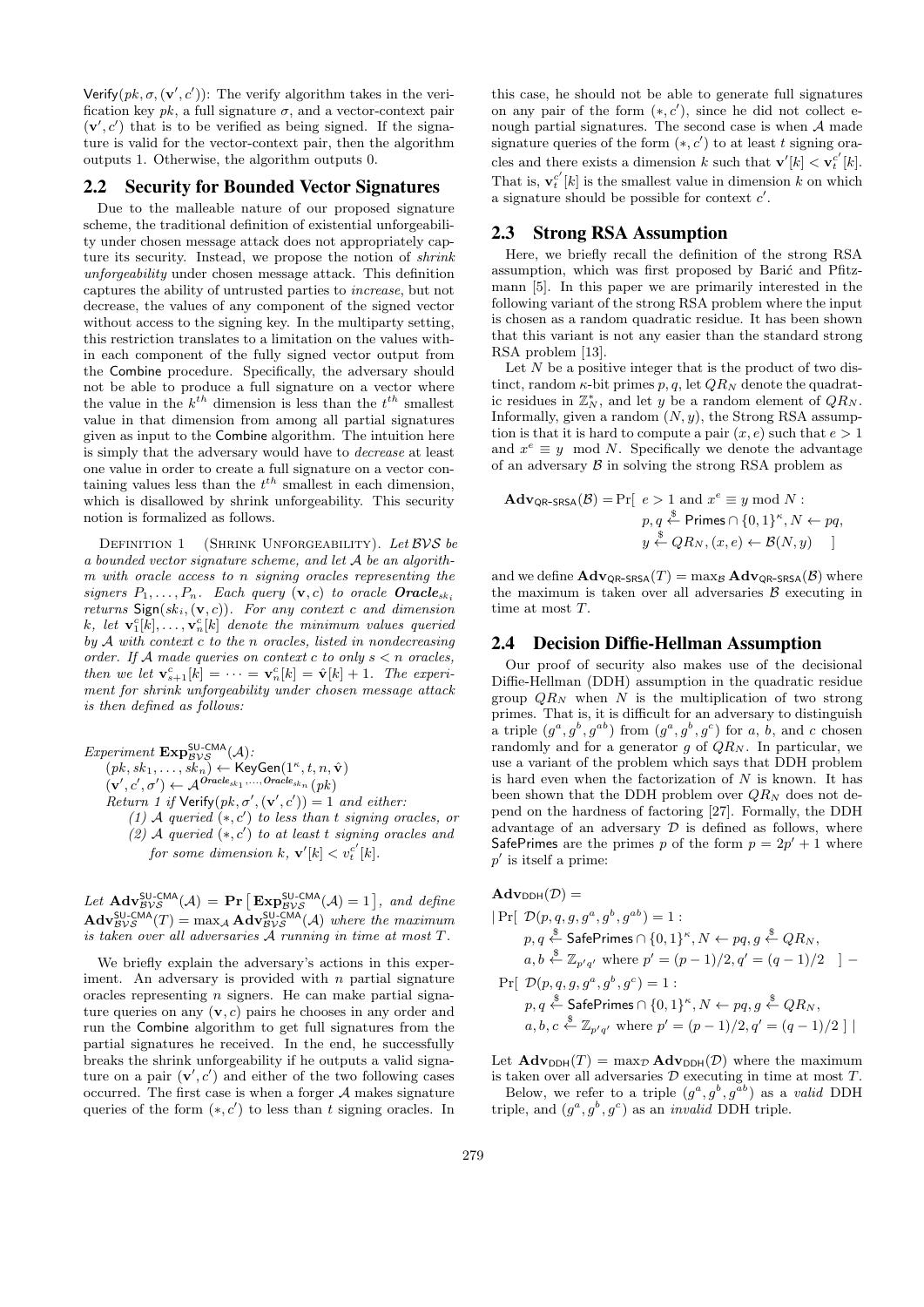# 3. OUR CONSTRUCTION

In this section, we present a bounded vector signature construction in the multiparty setting using the threshold RSA signature scheme of Shoup [38] as the basis of our construction. The novelty of our construction lies in the observation that values being signed can be moved from the base of the signature to the exponent. By doing so, we can encode each value in such a way that arbitrary parties can increase this value by exponentiating the signature, but cannot decrease the value without being able to take roots in the RSA group. In particular, we encode the signature on the value in a vector dimension as the distance from that value to the maximum value for that dimension, and then embed that distance as a root in the RSA group. Thus, by exponentiating the signature by an exponent corresponding to this dimension, the distance in that dimension can be decreased (and so the value in that dimension is increased). The context portion of the signature acts as the base of the RSA signature and provides the meaning behind the values in the exponent. The context also ensures that vectors in different contexts cannot be combined.

## 3.1 Construction Description

Here we discuss the operation of each algorithm in our construction and provide the technical details in Figure 1.

The signature scheme is initialized by running the KeyGen algorithm, which generates the public verification key and the secret signing keys for each of the *n* signers. For the multiparty setting, we consider a trusted dealer<sup>1</sup> who generates two safe primes  $p = 2p' + 1, q = 2q' + 1$ , and a RSA modulus  $N = pq$ . Each dimension k in the vector space being signed is associated with a maximum value  $\hat{\mathbf{v}}[k]$  that is given as input to the algorithm and a distinct prime *e<sup>k</sup>* chosen by the dealer. The dealer also computes the signing  $\log sk = \prod_{k=1}^{d} e_k^{-(\hat{\mathbf{v}}[k]+1)} \mod m$ , where  $m = p'q'$ . The dealer then splits  $sk$  into *n* shares  $sk_1, \ldots, sk_n$  using standard polynomial secret sharing techniques [37]. Essentially, this signing key encodes the maximum possible distance for each dimension in the index.

The Sign algorithm allows a signer with signing key *sk<sup>i</sup>* to produce a partial signature on a *d*-dimensional vector. The signer first creates a context *c*, which is a text description of the way the verifier should interpret the signed vector. Practically speaking, the format of the context is application specific, but its general purpose in our construction is to ensure that vectors from different contexts cannot be combined into a full signature. The output of the Sign algorithm is a partial signature  $\sigma_i = \mathcal{H}(c)^{n!sk_i} \prod_{k=1}^d e_k^{\mathbf{v}[k]} \mod N$ , where  $H(\cdot)$  is a hash into the group  $QR_N$ . The inclusion of *n*! in the exponent is taken from the work of Shoup [38] to ensure that the Lagrange interpolation performed during the Combine algorithm produces integers.

Given a partial or full signature on a vector **v**, an arbitrary party (without access to any signing key) can run the Stretch algorithm to increase the value of any component of the vector up to the pre-determined maximum set by the vector  $\hat{\mathbf{v}}$  in the KeyGen algorithm. To do so, the party exponentiates the signature by the prime associated with the desired dimension to increment the value in that dimension (*i.e.,* decreasing the distance from the maximum). The output of the algorithm is a new partial or full signature  $\sigma' = (\sigma)^{e_k^a}$  mod N, where *k* is the dimension being incremented and *a* is the amount by which it is increased.

The Combine algorithm takes *t* partial signatures on potentially different vectors from distinct signers and produces a full signature from them. In order to properly combine partial signatures on different vectors, the algorithm begins by applying the Stretch operation on each dimension of each partial signature to ensure all partial signatures provided as input sign the same vector. The resultant vector is actually the component-wise maximum among the *t* signed vectors given as input. Once all partial signatures embed the same vector, the Combine algorithm computes (modified) Lagrange coefficients for each partial signature and interpolates the signing key *sk* in the exponent. Thus, the output of the algorithm is a full signature  $\sigma = \mathcal{H}(c)^{sk} \prod_{k=1}^d e_k^{\mathbf{v}[k]} = \mathcal{H}(c)^{\prod_{k=1}^d e_k^{-(\hat{\mathbf{v}}[k] - \mathbf{v}[k]+1)}} \mod N$  on the vector **v**. Notice that in addition to requiring all vectors to be stretched to be identical, the context of these vectors must also be the same for the Combine algorithm to successfully produce a full signature. It is also important to note that this Combine procedure, after stretching, is exactly that of Shoup [38], and so interested readers should refer to that work for detailed technical explanation of the procedure.

Finally, the Verify algorithm takes as input a full signature and a vector-context pair, and outputs 1 if the full signature embeds the given vector-context pair. The verification procedure simply checks that  $\mathcal{H}(c) = \sigma^{\prod_{k=1}^{d} e_k^{\hat{\mathbf{v}}[k] - \mathbf{v}[k] + 1}}$  mod N, which only occurs if the signature encodes the given vector components as the appropriate distance from the predetermined maximum for each dimension.

We prove that this construction is shrink unforgeable under the strong RSA and DDH assumption in the random oracle model. Since we model  $\mathcal{H}$ () as a random oracle, we additionally quantify the number of queries  $q_h$  made to  $\mathcal{H}$ () in the adversary advantage. More formally,  $\mathbf{Adv}_{\mathcal{BVS}}^{\mathsf{SU-CMA}}(\mathcal{T}, q_h) =$  $\max_{A} \mathbf{Adv}_{\mathcal{BVS}}^{\mathsf{SU-CMA}}(\mathcal{A})$  where the maximum is taken over all adversaries *A* running time at most *T* and making at most  $q_h$  queries to  $\mathcal{H}$ .

THEOREM 1. *Consider the above bounded vector signature construction with d dimensions and each vector dimension restricted to the range*  $[0, \hat{v}]$ *. Then, ignoring terms negligible in κ,*

$$
\mathbf{Adv}_{\mathcal{BVS}}^{\mathsf{SU}\text{-}\mathsf{CMA}}(T, q_h)
$$
\n
$$
\leq 2 \cdot q_h \cdot d \cdot \hat{v} \cdot \left(\frac{n}{t-1}\right)^{2(t-1)} \cdot \mathbf{Adv}_{\mathsf{QR}\text{-}\mathsf{SRSA}}(T')
$$
\n
$$
+ d \cdot \hat{v} \cdot \left(\frac{n}{t-1}\right)^{2(t-1)} \cdot (t-1) \cdot \mathbf{Adv}_{\mathsf{DDH}}(T'')
$$

 $where T' = T'' = T + O(t(d\hat{v} \log(n+d \log n) + \log(n)))$  *group operations.*

The proof of the theorem can be found in our accompanying technical report [41].

### 3.2 Efficiency

With respect to space efficiency, the signing keys consist of a group element in  $\mathbb{Z}_m$ , while the public key is made up of an RSA modulus and *d* prime exponents. Both the partial and full signatures in our construction are represented by a single group element in *QR<sup>N</sup>* .

<sup>1</sup>Existing techniques for removing the assumption of a trusted dealer may be applied to our construction (*e.g.,* [15]).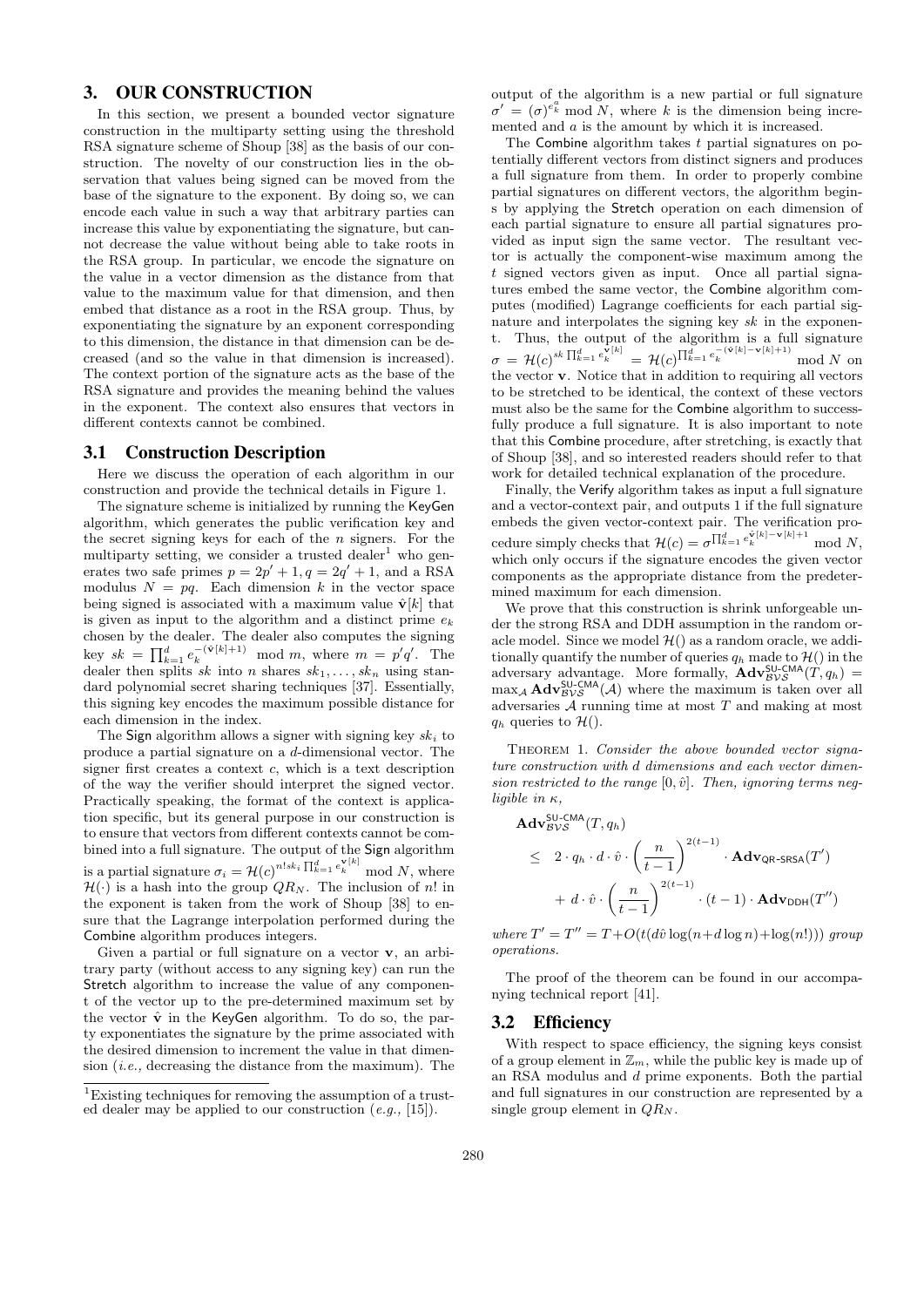$KeyGen(1^{\kappa}, t, n, \hat{\mathbf{v}})$ :

- 1. Dealer selects random *κ*-bit primes  $p = 2p' + 1$ ,  $q = 2q' + 1$  where p' and q' are themselves prime. Dealer sets  $N = pq$  and  $m = p'q'$ .
- 2. The dealer chooses d distinct primes  $e_1, \ldots, e_d$  with each  $e_i > n$  and computes  $sk = \prod_{k=1}^d e_k^{-(\hat{\mathbf{v}}[k]+1)}$  mod m.
- 3. Dealer also selects  $t 1$  random integers  $a_1, \ldots, a_{t-1}$  with each  $a_i$  randomly selected from  $\{0, \ldots, m-1\}$ and computes a secret sharing polynomial  $f(x) = sk + a_1x + \ldots + a_{t-1}x^{t-1} \mod m$ .
- 4. Output is a public verification key  $pk = (N, e_1, \ldots, e_d)$  and secret signing keys  $sk_1, \ldots, sk_n$  for each signer  $P_i$ , where  $s\hat{k_i} = f(i) \mod m$ .

 $Sign(sk_i, (\mathbf{v}, c))$ :

1. Output the partial signature  $\sigma_i = \mathcal{H}(c)^{n!sk_i} \prod_{k=1}^d e_k^{V[k]} \mod N$ .

Stretch $((\sigma, \mathbf{v}, c), k, a)$ :

1. If  $\mathbf{v}[k] + a > \hat{\mathbf{v}}[k]$ , set  $a = \hat{\mathbf{v}}[k] - \mathbf{v}[k]$ .

2. Output signature on stretched vector  $\sigma' = \sigma^{e_k^a} \mod N$ .

 $\mathsf{Combine}((\sigma_{i_1}, \mathbf{v}_{i_1}, c_{i_1}), \ldots, (\sigma_{i_t}, \mathbf{v}_{i_t}, c_{i_t}))$ :

- 1. Check that  $c_{i_j} = c_{i_{j'}}$  for all  $j, j' = 1, ..., t$ .
- 2. For each dimension *k* of each partial signature  $\sigma_{i_j}$ :

i. Run Stretch $((\sigma_{i_j},\mathbf{v}_{i_j},c_{i_j}),k,a)$  with  $a=max(\mathbf{v}_{i_1}[k],\ldots,\mathbf{v}_{i_t}[k])-\mathbf{v}_{i_j}[k].$ 

- 3. Compute modified Lagrange coefficients  $(n!) \lambda_{i_j} = (n!) \frac{\prod_{j' \neq j} (0 i_{j'})}{\prod_{j' \neq j} (i_j i_{j'})}$  for each partial signature  $\sigma_{i_j}$ .
- 4. Compute  $w = \prod_{j=1}^t \sigma_{i_j}^{(n!) \lambda_{i_j}} = \mathcal{H}(c)^{(n!)^2 \prod_{k=1}^d e_k^{-(\hat{\mathbf{v}}[k] \mathbf{v}[k]+1)}} \mod N$ .
- 5. Since gcd((n!)<sup>2</sup>,  $\prod_{k=1}^{d} e_k^{(\hat{\mathbf{v}}[k]-\mathbf{v}[k]+1)}$ ) = 1, we use the extended Euclidean algorithm to compute *α, β* such that  $\alpha(n!)^2 + \beta \prod_{k=1}^d e_k^{(\hat{\mathbf{v}}[k] - \mathbf{v}[k]+1)} = 1.$
- 6. Output the full signature  $\sigma = w^{\alpha} \mathcal{H}(c)^{\beta} = \mathcal{H}(c)^{\prod_{k=1}^{d} e_k^{-\left(\hat{\mathbf{v}}[k]-\mathbf{v}[k]+1\right)}} \mod N$ .

 $\mathsf{Verify}(pk, \sigma, (\mathbf{v}', c')).$ 

1. Output 1 if  $\mathcal{H}(c') = \sigma^{\prod_{k=1}^{d} e_k^{\hat{\mathbf{v}}[k] - \mathbf{v}'[k]+1}}$  mod *N*. Otherwise, output 0.

#### **Figure 1: Algorithms for our bounded vector signature construction.**

The Sign and Verify algorithms require at most  $\sum_{k=1}^d \hat{\mathbf{v}}[k]$ modular exponentiations in the group  $QR_N$ . Likewise, the Stretch algorithm requires a number of modular exponentiations that is linear in the range of the dimension being stretched. Finally, the Combine algorithm requires *t* modular exponentiations in *QR<sup>N</sup>* to perform the Lagrange interpolation, and two additional exponentiations to derive the full signature using the coefficients from the extended Euclidean algorithm.

### 4. EXTENSIONS

The basic bounded vector signature construction given in the previous section may be extended in a variety of ways to achieve additional functionalities. These extensions include the ability to dynamically limit the use of the Stretch operation and to verify partial signatures via robustness techniques from the threshold signature literature. Here, we briefly describe each of these extensions in turn.

#### 4.1 Dynamically Limiting Malleability

The malleability properties of the basic bounded vector signature construction allow anyone who possesses a partial or full signature to produce valid signatures on any vector with components greater than those in the originally signed vector, up to the maximum values specified during the KeyGen procedure. In certain instances, however, it is desirable to give each signer a degree of control over the use of the Stretch operation and, consequently, the signatures that other parties may produce. This can be accomplished by each signer taking steps to limit the degree to which its own partial signature can be stretched, and then leveraging the threshold *t* to limit what full signatures can then be produced using them.

Specifically, a signer *i* can create one bounded vector (partial) signature on its intended vector  $v_i$ , and another bounded vector (partial) signature on the vector  $\mathbf{v}'_i$ , where  $\hat{\mathbf{v}}[k]$  –  $\mathbf{v}'_i[k] \geq \mathbf{v}_i[k]$  for all dimensions *k*. This second signature can be viewed as bounding the extent to which the original vector can be stretched to only those vectors that can be simultaneously produced by both signatures. When  $\mathbf{v}'_i[k] =$  $\hat{\mathbf{v}}[k] - \mathbf{v}_i[k]$  for all dimensions *k*, all malleability has been removed from the partial signature.

Although the procedure above limits the malleability of partial signatures, its effect on the full signatures produced by Combine depends on the threshold *t* and its relation to the number of signers *n*. One particularly interesting parameterization allows us to ensure that a full signature (consisting of two bounded vector signatures) can be produced on only the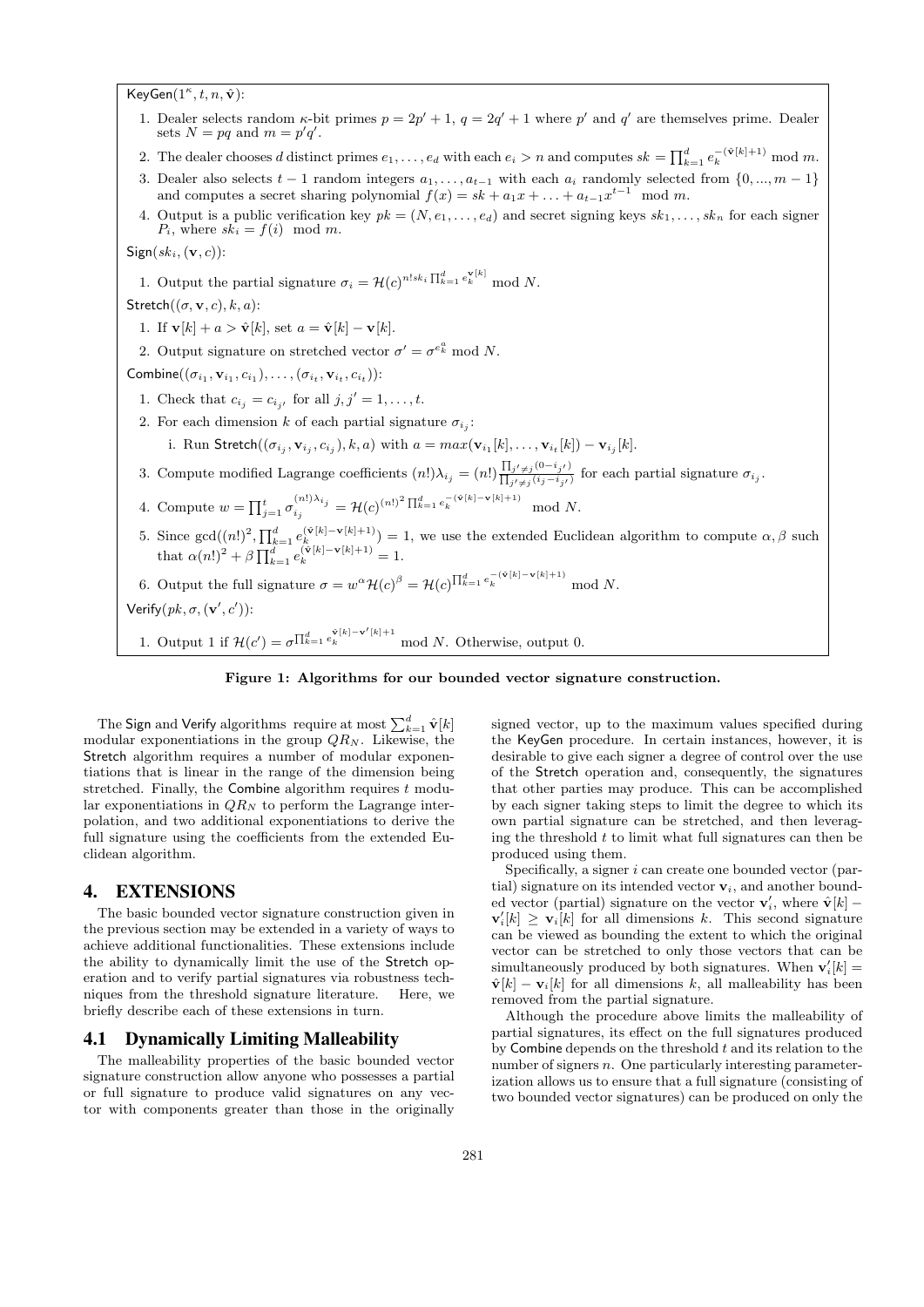$r^{th}$  smallest value in each dimension  $k$  (*i.e.*, value at rank *r*) from among the *n* values  $\mathbf{v}_i[k], i \in \{1 \dots n\}$ . To implement this, we set the threshold for the first bounded vector signature instantiation, to which signer *i* contributes a partial signature for  $\mathbf{v}_i$ , to  $t_1 = r$ . In the second bounded vector instantiation, each signer contributes a partial signature for  $\mathbf{v}'_i$  where  $\mathbf{v}'_i[k] = \hat{\mathbf{v}}[k] - \mathbf{v}_i[k]$ , and we set the threshold to  $t_2 = n - r + 1$ . The first partial signatures can be stretched to increase the values  $\mathbf{v}_i[k]$  of the  $r-1$  smallest such values, while the second partial signatures can be stretched to decrease the values  $\hat{\mathbf{v}}[k] - \mathbf{v}'_i[k]$  of the  $n - r$  largest such values. The respective full signatures only overlap at the rank-*r* values in each dimension *k*, and consequently cannot be altered via the **Stretch** algorithm. When  $r = 1$ , this is a non-malleable signature on the component-wise minimums, and when  $r = n$ , this is a non-malleable signature on the component-wise maximums, for example. In Section 5, we leverage this capability to perform intersection and union of signed data structures.

## 4.2 Adding Robustness

The notion of *robustness* in threshold signature schemes captures the inability of an adversary to produce incorrectly formatted partial signatures, which may cause the Combine algorithm to fail. Since the core of our bounded vector signature construction is based on the threshold RSA scheme of Shoup [38], we can make use of the robustness techniques presented therein. Broadly speaking, the robustness property can be achieved by requiring the signer to prove, in zero knowledge, that (i) the key used to sign the partial signature is the same as the one provided by the dealer, and (ii) that the partial signature is properly formed according to the algorithm description.

Specifically, the dealer chooses a random element  $q \in$ *QR<sup>N</sup>* . Note that with overwhelming probability *g* is a generator of *QR<sup>N</sup>* . He then computes and publishes the value  $G_i = g^{sk_i}$  for each signer  $P_i$ . The partial signature  $\sigma_i$  is then accompanied by a zero-knowledge proof that  $\log_{\mathcal{H}(c)}(\sigma_i^2)$  $\log_g(G_i^{2(n!)^2} \prod_{k=1}^d e_k^{\mathbf{v}[k]})$ , which can be accomplished using standard zero-knowledge techniques for proving the equality of discrete logarithms [12, 11]. Furthermore, this proof can be made non-interactive by using the Fiat-Shamir heuristic [20]. Due to space considerations and the similarity of our techniques with those of Shoup, we forgo a proof of the simulatability of this zero-knowledge proof.

## 5. APPLICATIONS

Bounded vector signatures can be used to efficiently represent signatures on a variety of data structures while still allowing certain operations on those data structures. These efficient, malleable signatures are particularly important in distributed systems applications, where disparate parties must securely share information while limiting communications overhead. Here, we describe two such data structures, namely sets and intervals. For each data structure, we describe how to represent it using our bounded vector signatures, specify operations on those signed data structures enabled by the Stretch operation, and suggest applications to problems in the area of distributed systems security.

The use of bounded vector signatures in the distributed applications described below provides a number of benefits. These include the compact representation of large groups of items (*e.g.,* sets and intervals) with a constant number of group elements in *QR<sup>N</sup>* , the ability to represent aggregated information from all members of a group as a single signature, non-interaction of the Combine and Stretch protocols, and the ability to locally update the full signature on the aggregated information. Furthermore, the threshold used in the Combine algorithm acts as a voting mechanism for the aggregated information, and may be of use in scenarios where Byzantine fault tolerance is required. Unless otherwise noted in this section, the bounded vector signatures are parameterized with  $t = n$ .

#### 5.1 Sets and Multisets

The set data structure allows for the storage of unordered collections of unique items or values. In a multiset, this concept is extended to allow multiple copies of items (*i.e.,* associating a count with each item). Sets (resp., multisets) are represented in our bounded vector signature scheme by associating each item in the universe of possible items with a dimension in the signed vector and limiting the maximum value of the dimension to one (resp., the maximum per-item count). In essence, the vector representing a set reflects the presence or absence of each of the *d* items in the universe, while a vector for a multiset dictates the count of each item.

One downside of this approach for signing sets and multisets is that it requires a number of dimensions equal to the size of the universe of items represented, which may be quite large. In those cases, we may instead use our bounded vector signatures to encode the set in a *Bloom filter* [7]. Rather than associating each component of the vector with a specific item, we instead use the outputs of hash functions applied to the item to determine which dimensions to set to one. To test membership, we check that all dimensions to which the item hashes are set to one. In short, Bloom filters allow for a compact representation of sets by trading off a tunable probability of false positives when testing set membership (*i.e.,* an item is reported as a member even though it is not). Like simple sets, our bounded vector signatures represent a Bloom filter using a *d*-dimensional vector with maximum values for each dimension set to one, only in this case the number of dimensions may be much smaller than the number of items in the universe and is related to the desired probability of false positives.

#### *Operations on Signed Sets.*

The stretch property of the underlying bounded vector signatures allows us to perform the union operation among multiple set signatures simply by performing the Combine operation. As discussed in the previous section, Combine effectively takes the maximum value in each dimension from among the *t* partial signatures to form a final signature. As it turns out, this exactly defines the union among the signed sets. Furthermore, the security of our bounded vector signature scheme ensures that while items may be added to the (partially or fully) signed set, it is computationally infeasible for an adversary to remove an item. If additions to the fully signed set should not be permitted, then the rank-order technique described in Section 4.1 can be used to preclude this. The union operation and security guarantee also hold for multisets and Bloom filters, as well.

The intersection operation is achieved by having each signer produce a signature on a vector where each component encodes the distance between the signed value and the max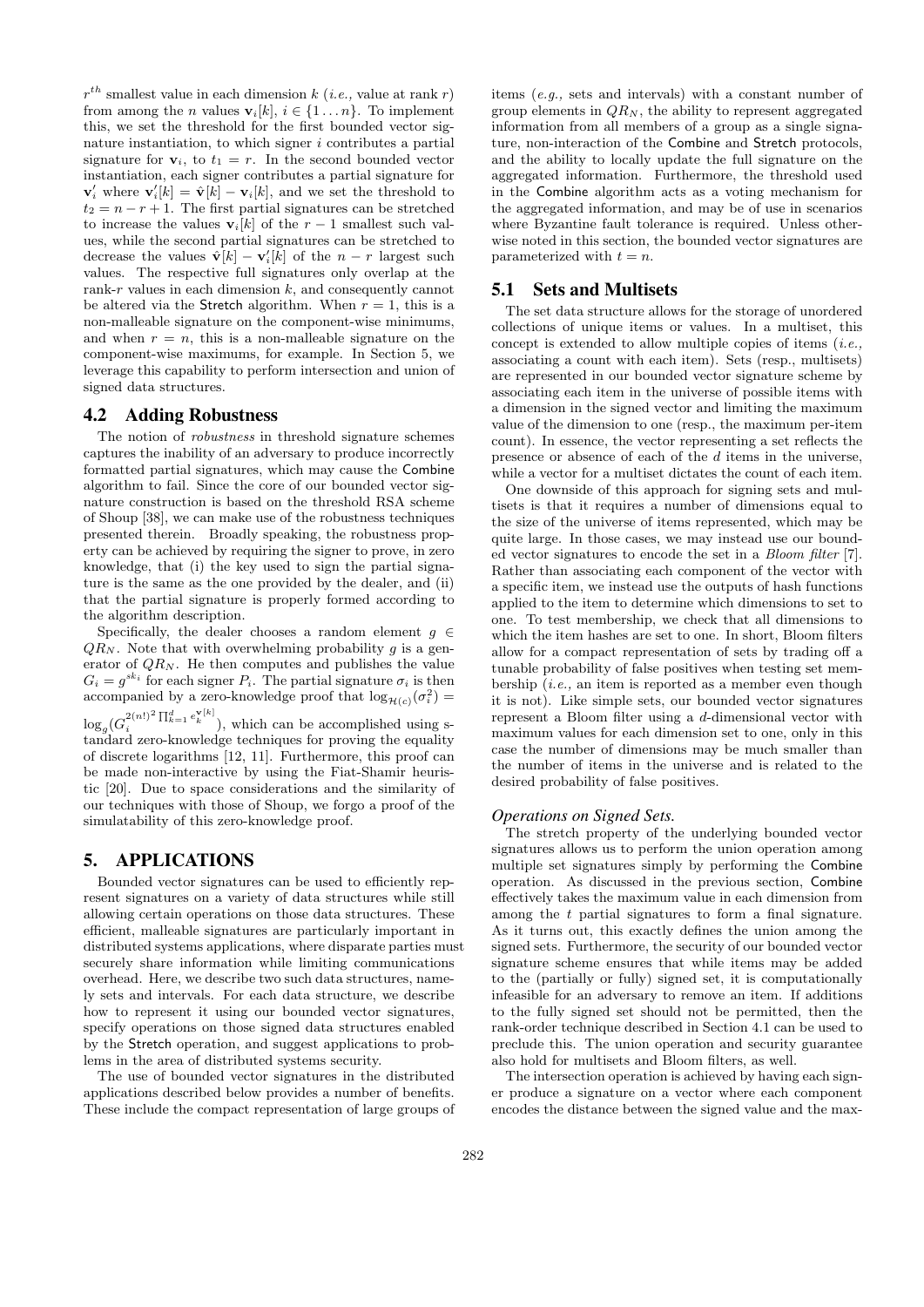imum allowable value in that dimension (*i.e.,* the complement for sets or the number of copies of items not in the multiset). As mentioned in Section 4.1, the Stretch operation on these signatures *decreases* the value being signed by increasing the distance from the maximum. Therefore, when Combine is run on these signatures, the largest value that can be signed is, in effect, the minimum value in each dimension. The security of bounded vector signatures ensures that the resultant signatures can have items removed from the set (resp., multiset, Bloom filter), but not added. Again, the technique of Section 4.1 can be used to preclude removals from the fully signed intersection, if so desired.

#### *Distributed Systems Applications.*

Signatures on sets, multisets, and Bloom filters can be used in a number of distributed data sharing applications, including peer-to-peer systems [14, 30, 24, 36], distributed caches [19, 9, 35], blacklisting services [17, 40, 39], and network flow monitoring systems [18]. In each of these applications, a collection of entities must provide users with an aggregate view of the data that they maintain as a group. These systems cannot assume interactivity, must provide an efficient method of verification to the user, and must be able to perform updates on the aggregated data without requiring additional interaction.

As a concrete example, consider the problem of spam blacklisting services, such as Spamhaus [40], SORBS [39], and DNSBL [17], which aggregate information about IP addresses sending spam e-mail. These blacklists must aggregate the IP addresses from several sources and provide users with a method of verifying that the given list does indeed represent that aggregate information (*i.e.,* names have not been spuriously added or removed, as the case may be). The blacklists can be efficiently represented in a Bloom filter, signed by our bounded vector signature method, and combined in a completely offline manner by the blacklist providers to give users a single signature to verify the aggregated blacklist. In the time between blacklist aggregation events, the individual sources can continue adding or removing IP addresses from the aggregated blacklist through the use of the Stretch operation without requiring additional interactions, if such operations are allowed by the signature instantiation. By contrast, traditional digital signatures would force the user to verify the blacklists from each of the sources independently and require the blacklist sources to continually generate new signatures on the published blacklists.

### 5.2 Intervals

Bounded vector signatures can also be used to represent contiguous intervals of values, in addition to discrete sets of items. There are potentially two ways in which to encode an interval of values within a bounded vector signature scheme. In the first, the signer creates 2-dimensional vectors, where the components of the vector encode the left and right endpoints of the signed interval, respectively. In the second, the signer may create two 1-dimensional vectors with each vector encoding one of the endpoints. The primary tradeoff between these two methods is that in the first case the range is efficiently encoded in a single group element, whereas the second case allows for two unique parameterizations of the bounded vector signatures for the vectors (*e.g.,* two different thresholds *t*). As we will show later in this section, there are potential applications that are specific to both ap-

proaches. The concept of signing an interval can also be expanded to an arbitrary number of dimensions by simply increasing the dimensionality of the signed vector, or number of signatures in the case where each endpoint is a single vector. Specifically, if we want to encode a *d*-dimensional box (*i.e.,* the Cartesian product of *d* intervals), we create a 2*d*-dimensional vector to encode the left and right endpoints for the allowable range in each dimension.

#### *Operations on Signed Intervals.*

The use of bounded vector signatures provides the signer with a number of options for encoding the endpoint values of the signed interval, which in turn enable different functionalities. For example, if the signer were to encode the left-most point in the interval as the value itself and the right-most point as the distance to the maximum allowable value in the bounded vector scheme (*i.e.,* the vector  $\langle \mathbf{v}[1], \hat{\mathbf{v}}[2] - \mathbf{v}[2] \rangle$  with the restriction  $\mathbf{v}[1] \leq \hat{\mathbf{v}}[2] - \mathbf{v}[2]$ ), then the resultant signed range could only be *shrunk* and never expanded — this is equivalent to the dynamic malleability limitation described in Section 4.1. On the other hand, if the signer encoded the left-most point as the distance from the maximum and the right-most as the value itself (*i.e.*,  $\langle \hat{\mathbf{v}}[1] - \mathbf{v}[1], \mathbf{v}[2] \rangle$  with  $\hat{\mathbf{v}}[1] - \mathbf{v}[1] \leq \mathbf{v}[2]$ ), then the signed range could be *expanded* but never shrunk. Notice that if we set both endpoints to be encoded relative to the same value  $(e.g., \langle \mathbf{v}[1], \mathbf{v}[2] \rangle)$  or  $\langle \hat{\mathbf{v}}[1] - \mathbf{v}[1], \hat{\mathbf{v}}[2] - \mathbf{v}[2] \rangle$ ), we can slide and expand the interval in one direction only.

The range encodings above, along with the Stretch operation on the underlying bounded vector signatures, allow a combiner to efficiently compute the intersection and union of signed intervals. To compute intersections, each signer encodes the endpoints of its signed interval such that the range can only be shrunk. When the Combine algorithm is run on these partial signatures, the combiner will be forced to shrink the intervals to equal the smallest overlapping range and so the output will be a full signature on the intersection. For the union operation, the signers use an encoding that allows expansion of the signed interval and the combiner will expand all intervals such that the full signature will contain the left and right-most points from among all partially signed intervals. We note that this is slightly different from the typical definition of union among intervals, since in our system the union operation is allowed even if the intervals do not overlap. The security of the bounded vector signatures ensures that the full signature output by the combine procedure cannot be altered to sign a value not found within the intersection or union of the individual partially signed intervals.

### *Distributed Systems Applications.*

Like signatures on sets and multisets, our bounded vector signature representations of intervals can be used to accomplish data sharing tasks within distributed systems for values that have natural ordering properties. One example is a time interval. For example, an approach to the management of public-key certificates (*e.g.,* [29]) employs an *online revocation authority ORA* to *countersign*, for short intervals, longterm certificates created by a more trusted offline certificate authority *CA*. In a traditional implementation of this idea, both the signature by *CA* and the countersignature by *ORA* would be implemented using separate signatures, resulting in two signature verifications per use of the certificate. Our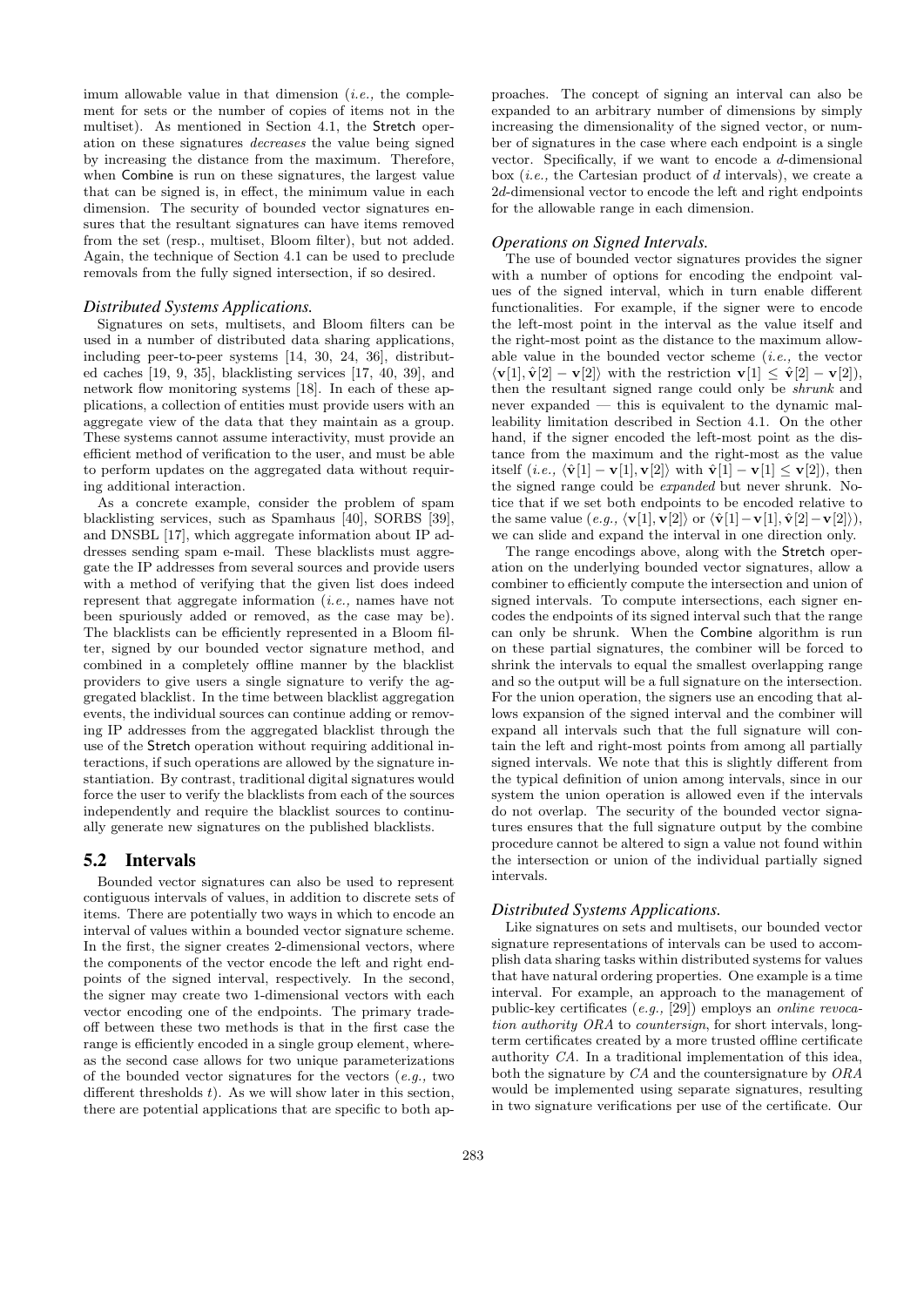bounded vector signatures support the consolidation of these two signatures into one: the *CA* provides to *ORA* a signed certificate with a large validity period, which *ORA* can parcel out in small portions by "sliding" the ends of the validity interval accordingly (rather than separately countersigning each short validity interval).

A second area for using bounded vector signatures to represent intervals is sensor applications. Marzullo [31], for example, considered a setting in which multiple sensors produce an interval in which it senses a value (e.g., temperature, time) to lie, and where a sensor is *correct* if the interval it returns contains the actual value (and is *faulty* otherwise). His algorithm uses intervals from *n* sensors to produce the tightest interval possible in which the actual value lies, provided that fewer than *f* sensors are faulty. A direct use of our bounded vector signatures would permit each sensor to sign its interval and subsequently combine these signed intervals using this fault-tolerant intersection algorithm to produce a signature on the tightest interval possible in which the actual value lies. Others can be disallowed from tightening the interval further using the rank-order techniques of Section 4.1.

A third interesting application of signatures on intervals is their use to represent a broad class of access-control structures used in key management tasks, like hierarchical access controls [2, 4] and group key management [34, 42]. In these settings, attributes that determine access can often be encoded within a *d*-dimensional space. For instance, in some location-based access control schemes [3, 43], the dimensions encode the location of the entity in 3-dimensional space, plus an extra dimension for time. A service provider can sign subranges describing the allowable access attributes for the entities in the distributed system and provide them with their respective subranges as a non-interactive access token. These entities can then derive a "key" <sup>2</sup> for any subspace of their allowable attributes using the Stretch operation on the signature given to them. Such a scheme can derive several benefits from our bounded vector signatures, such as security against key recovery [2], which roughly states that it is infeasible for the adversary to derive a key for an access attribute for which she does not have a token.

## 6. CONCLUSION

In this paper, we described a new malleable signature scheme for signing vectors of natural numbers, which we call bounded vector signatures. The primary contribution of our scheme is a malleability property that allows arbitrary parties to *increase* the value embedded in any component of the signed vector without access to the signing key, while making it computationally infeasible to *decrease* values. In the multiparty setting, this malleability property allows each signer to sign a potentially different vector of values and yet still produce a valid full signature representing the componentwise maximum of any *t* vectors. We described an efficient construction for our scheme and proved it secure under the strong RSA and decisional Diffie-Hellman assumptions in the random oracle model. Finally, we showed that bounded vector signatures could be used to sign interesting data structures, such as sets and intervals, and that the malleability of those signatures enabled efficient implementations of standard operations on the signed structures. Moreover, we illustrated the unique benefits of these malleable signatures in providing compact and non-interactive solutions to several problems in the area of distributed systems security.

### Acknowledgements

This work was supported in part by NSF grants 0756998, 0910483, and by a grant from Intel. Support was also provided by NSF grant 0937060 that was awarded to the Computing Research Association for the CIFellows Project.

## 7. REFERENCES

- [1] S. Agrawal, D. Boneh, X. Boyen, and D. Mandell-Freeman. Preventing pollution attacks in multi-source network coding. Cryptology ePrint Archive, Report 2010/183, 2010. http://eprint.iacr.org/.
- [2] M.J. Atallah, M. Blanton, N. Fazio, and K.B. Frikken. Dynamic and efficient key management for access hierarchies. *ACM Transactions on Information and System Security*, 12(3):1–43, 2009.
- [3] M.J. Atallah, M. Blanton, and K.B. Frikken. Efficient techniques for realizing geo-spatial access control. In 2 *nd ACM Symposium on Information, Computer and Communications Security*, pages 82–92, 2007.
- [4] G. Ateniese, A. De Santis, A.L. Ferrara, and B. Masucci. Provably-secure time-bound hierarchical key assignment schemes. In 13*th ACM Conference on Computer and Communications Security*, pages 288–297, 2006.
- [5] N. Baric and B. Pfitzmann. Collision-free accumulators and fail-stop signature schemes without trees. In *Advances in Cryptology—Eurocrypt '97*, pages 480–494, 1997.
- [6] M. Bellare and Neven G. Transitive signatures: new schemes and proofs. *IEEE Transactions on Information Theory*, 51(6):2133–2151, 2005.
- [7] B.H. Bloom. Space/time trade-offs in hash coding with allowable errors. *Communications of the ACM*, 13(7):422–426, 1970.
- [8] D. Boneh, D. Freeman, J. Katz, and B. Waters. Signing a linear subspace: Signature schemes for network coding. In 12*th International Conference on Practice and Theory in Public Key Cryptography*, pages 68–87, 2009.
- [9] J.W. Byers, J. Considine, M. Mitzenmacher, and S. Rost. Informed content delivery across adaptive overlay networks. *IEEE/ACM Transactions on Networking*, 12(5):767–780, 2004.
- [10] J. Camenisch and A. Lysyanskaya. Dynamic accumulators and application to efficient revocation of anonymous credentials. In *Advances in Cryptology – CRYPTO 2002*, volume 2442 of *Lecture Notes in Computer Science*, pages 101–120, 2002.
- [11] J. Camenisch and M. Michels. Separability and efficiency for generic group signature schemes. In *Advances in Cryptology—Crypto '99*, volume 1666, pages 413–430, 1999.
- [12] D. Chaum and T. P. Pedersen. Wallet databases with observers. In *Advances in Cryptology—Crypto '92*, pages 89–105, 1992.

<sup>2</sup>Depending on the scheme in use, additional key derivation steps may be necessary. For simplicity we just denote the signature as a "key".